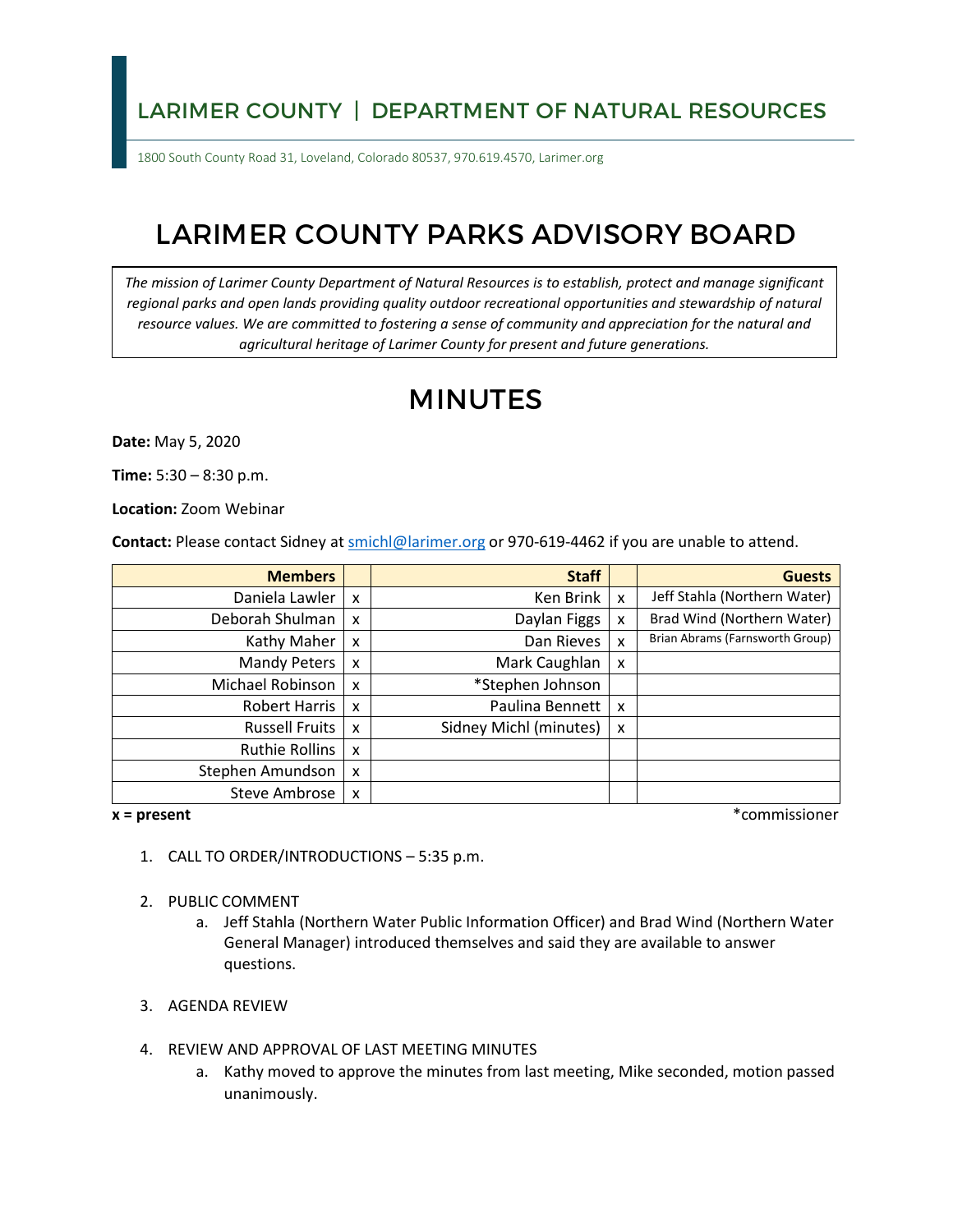#### 5. INFORMATION & ANNOUNCEMENTS

- a. Natural Resource events for this month: [larimer.org/naturalresources.](https://www.larimer.org/naturalresources)
- b. To sign up for Parks Advisory Board updates, go to [apps.larimer.org/subscriptions.cfm,](https://apps.larimer.org/subscriptions.cfm) enter your email, click "Subscribe," and check the "Parks Advisory Board" box.
- c. COVID-19 response in Larimer County Parks Ken
	- i. Ken explained COVID has had a profound effect on DNR and shared a presentation on current park operations. Personal protective equipment (PPE) acquired for ranger and maintenance staff includes N95 masks, face shields, boots, Tyvek suits, cloth masks, gloves, and disinfectant spray. Staff created training videos for proper use of PPE, disinfecting vault toilets, and cleaning work vehicles. The department also contracted a commercial cleaner to disinfect our most frequently used public restrooms.
	- ii. Ken explained changes in recreational behavior and the influx of crowds during the stay-at-home order. Properties have experienced high capacity, including remote areas like Eagles Nest, Red Mountain, and River Bluffs Open Spaces. Day use area visitation continues to be very high 7 days a week. One boat ramp at Carter Lake and one ramp at Horsetooth Reservoir opened April 1st. While DNR has been successful at maintaining public access to our parks and open spaces, Ken noted staffing challenges from implementing social distancing and increased vegetation damage from trail widening.
	- iii. Deborah asked if DNR is providing hand sanitizer in restrooms, Ken said no because of vandalism. The public is encouraged to bring their own hand sanitizer and avoid using public restrooms. Deborah also asked about recommendations or signage for face masks, Ken said CDC guidelines are posted throughout our system. Governor Polis recommends a non-medical cloth face mask to be worn while in public and visitors are encouraged to follow state and CDC guidelines. Daylan said DNR recommends the use of face masks and has posted messaging regarding their use [and other social distancing practices](https://www.larimer.org/naturalresources/trails) when recreating, the county health department also released a short video about safe outdoor recreation. Russell mentioned visitors at Eagles Nest were wearing masks around their neck and pulling them up when passing others on the trail. Deborah asked about state vs. county guidelines, Daylan said state guidelines take precedence, the county can be more stringent but not less. Mandy said thanks for allowing access to restrooms at trailheads, Daylan said Visitor Services staff have done a tremendous job keeping them open and sanitized.
- d. Campground reopening plans Ken
	- i. The South Bay campground at Horsetooth Reservoir and Flatiron campground at Carter Lake opened to Larimer County residents with existing reservations on April 24<sup>th</sup>. DNR opened all campgrounds to existing reservations on May  $1<sup>st</sup>$ . Public restrooms, shower houses, group picnic sites and pavilions, cabins, and tipis remain closed. Only hard sided units with self-contained restrooms are allowed until the county stay-at-home order is lifted. Deborah asked if a full opening of campgrounds is anticipated, Daylan said the next step is to open

This meeting will be recorded and archived according to law. Votes require a quorum. Public can view agenda and minutes at: <https://www.larimer.org/boards/parks-advisory-board/minutes>

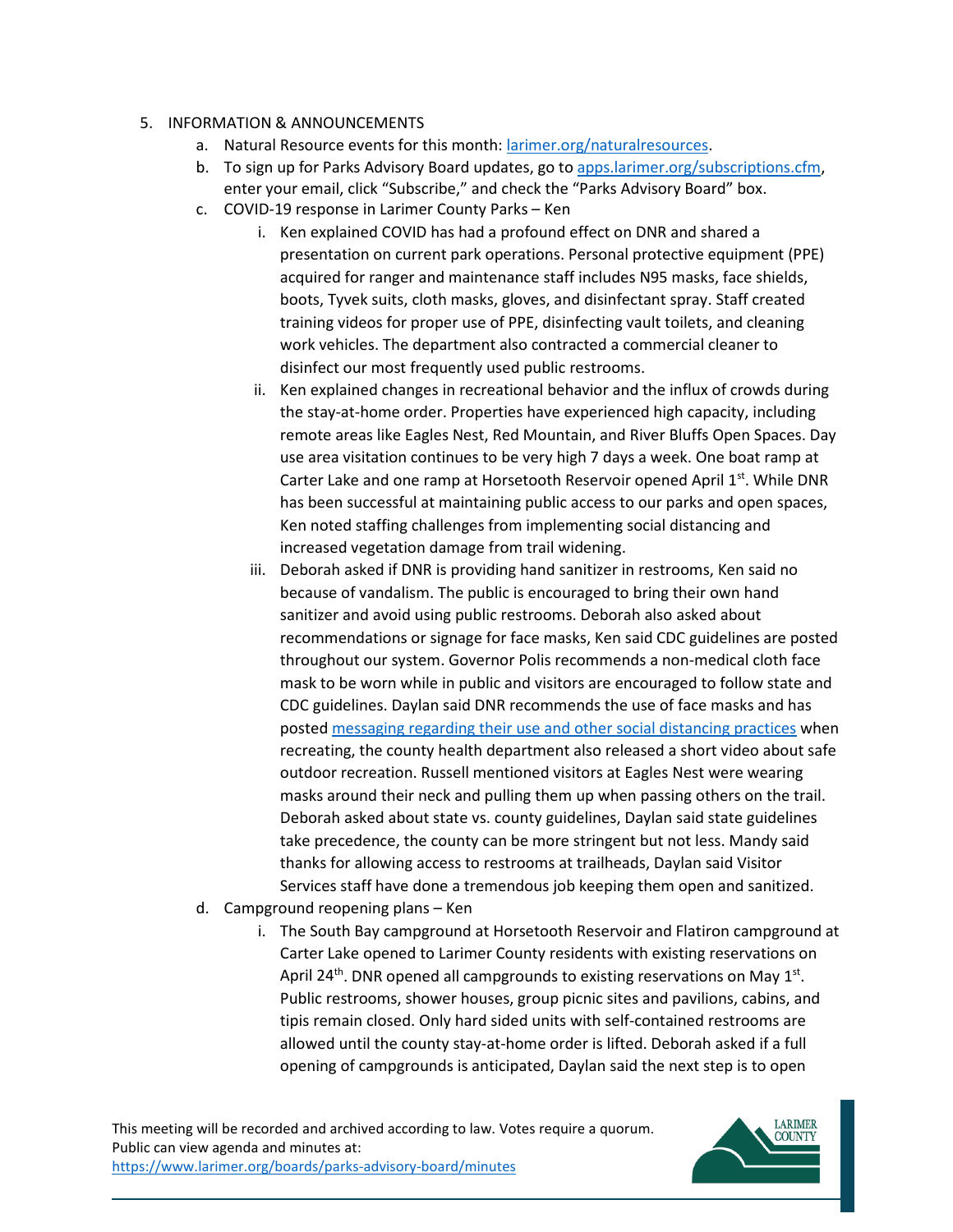reservations to soft sided units/tents and allow access to public restrooms but timing is TBD.

#### 6. UPDATES & REPORTS

- a. Park District updates Dan/Mark
	- i. Dan Devil's Backbone recently saw 6,000 visitors through the trailhead in one day. Visitation is about 2 weeks ahead of schedule and visitor use patterns are changing. The busiest boating day at Carter Lake was Thursday of last week. Flatiron had 8 campers the first weekend of reopening, Dan thanked Mark and his crew for help with signage and barricades. Because campgrounds were closed for a few weeks, crews were able to complete a handful of projects. Cabins, tipis, group use areas, and swim beaches remain closed. Major onboarding of seasonal staff this weekend, Ranger Excellence School was cancelled so training will be held via meetings and smaller seminars. Special events in mid-early June are also cancelled. So far compliance with social distancing orders has been high.
	- ii. Mark exceptionally busy for this time of year, staff has done a great job keeping employees and visitors safe. Gatehouses at Horsetooth Reservoir opened last weekend, campgrounds are open at Inlet Bay and South Bay but boating camping is not permitted. Cabins, group use areas, and swim beaches remain closed. Inlet Bay Marina opened last weekend; the stores remain closed. Only boat owners are allowed at the Marina with no more than 8 people per group. Permit compliance has been at ~30%. Wrote 125 windshield tickets last weekend, which prompted gatehouses reopening. Special events are cancelled through June. Commercial restroom cleaners have been very helpful.
	- iii. Daylan said we were anticipating receiving some pushback after reopening campgrounds, but the reaction has been the opposite.
- b. Glade Reservoir 1041 process update Daylan
	- i. Daylan provided an update on PAB's role in Glade and explained that the process moved from an IGA into 1041 regulations. 1041 rules at both state and county levels do not include provisions for advisory boards to make a recommendation to the BOCC; the Planning Commission will hold hearings and provide recommendation. Board members can still review the application and provide comment as community members. Staff will discuss findings with PAB in June.
	- ii. Deborah asked why the process changed from IGA and to 1041. Daylan said there was a legal question whether the commissioners and Northern Water could enter an IGA stage and 1041 was decided to be the appropriate route. The 1041 application is limited in focus to pipelines, the reservoir siding, and the recreation component. DNR staff are reviewing environmental documents and will make a recommendation to the Planning Commission. Steve asked if COVID has delayed the process, Daylan said it has and that 1041 is very time limited.

This meeting will be recorded and archived according to law. Votes require a quorum. Public can view agenda and minutes at: <https://www.larimer.org/boards/parks-advisory-board/minutes>

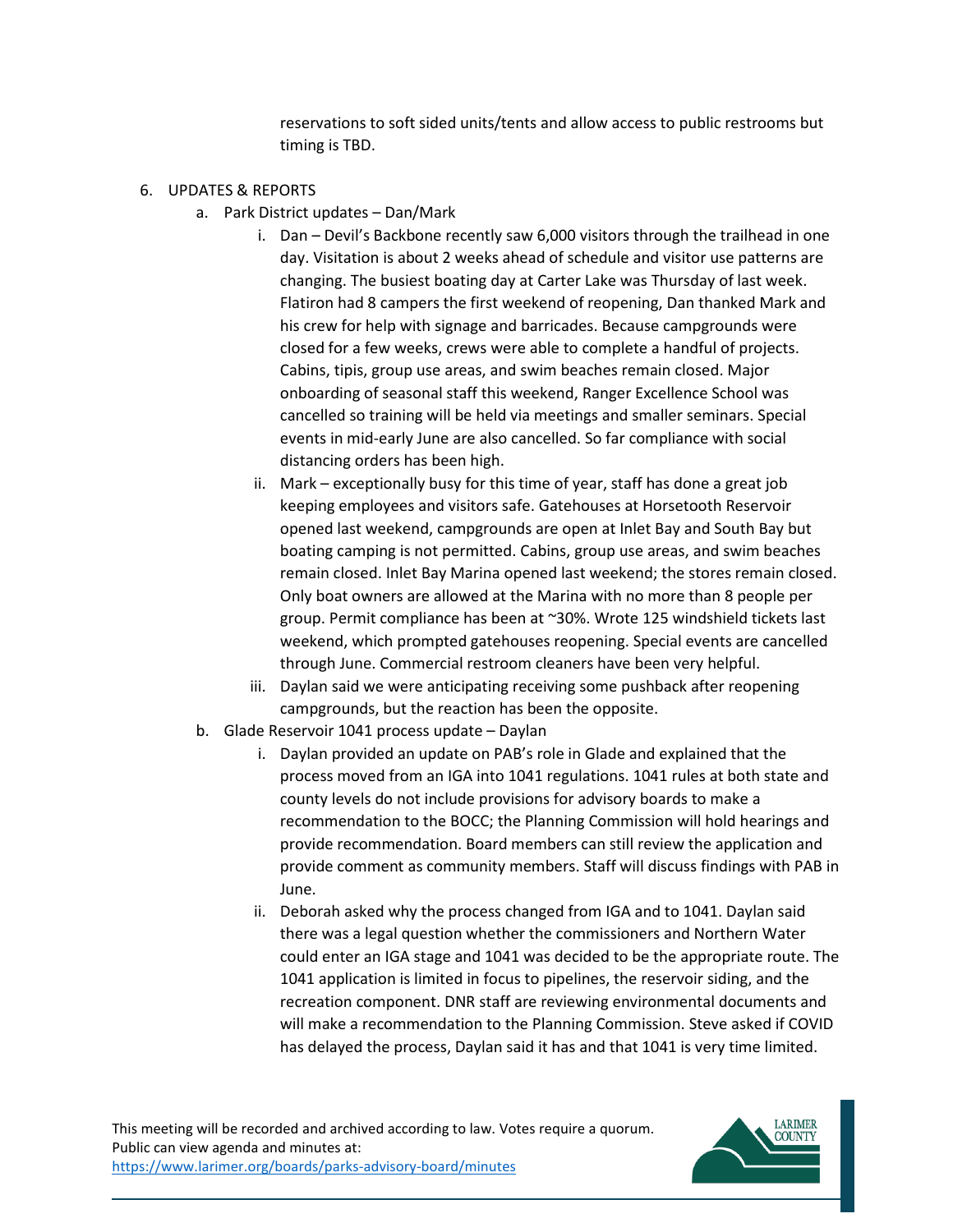Northern agreed to push the timeline back, the Planning Commission meets June 24<sup>th</sup> followed by a public hearing with the commissioners on August  $17<sup>th</sup>$ .

- c. Wastewater management study Brian Abrams, Farnsworth Group (20 min)
	- i. Ken introduced Brian Abrams from Farnsworth Group. The study began in spring 2019 as a capital improvement project (CIP) to investigate replacing sewage pumping with permanent onsite wastewater treatment systems (OWTS). Brian explained wastewater pumping is an inconvenience and a large expense for the county. The study focuses on Hermit Park, Carter Lake, and Horsetooth Mountain.
	- ii. Hermit Park
		- 1. Goal is to dilute wastewater so it's less concentrated, below-grade system would be installed in open area adjacent to dumpsite/entrance. Annual pumping costs \$8,250, cost estimate of system would be \$115k- \$325k (11-24 return on investment). Least complex treatment system of the 3 parks, easiest wastewater system to dilute (dilute RV dump station with wastewater from ranger station, camp host sites, and maintenance garage). Most remote site for purpose of construction access.
	- iii. Carter Lake
		- 1. Goal is to move RV dump station to more central location up north side of lake. Annual pumping costs \$24,750, cost estimate of system \$340k- \$608k (16- to 24-year return on investment). Requires multiple stage treatment, dilute RV dump station with wastewater from Marina store. Drainage field would be located where Marina store currently drains.
	- iv. Horsetooth Mountain
		- 1. OWTS option convert to flush toilet. Year-round use; no annual startup or shutdown costs. Project capital cost \$361k-\$508k (31- to 40 year return on investment). Would create sludge and require periodic maintenance.
		- 2. Sewer option convert to flush toilet. Annual pumping cost \$10,800, project capital cost \$435-653k (38- to 46-year return on investment). Connect to Spring Canyon water and sanitation district, replaces pumping at the park.
	- v. Conclusions OWTS are a low operating cost solution to the County's current pumping costs, but the time of return on investment of the projects is longer than the life cycle of many of the system components. Range in construction costs are due to location, unknown site conditions, project size, and labor shortages. Next steps are to acquire additional data to redefine the design and assess the long-term needs at each park to see if the treatment cost can be added to another CIP.
	- vi. Deborah commented that flush toilets at Horsetooth would waste water and asked about composting toilets. Ken said composting toilets work best in low volume applications because of challenges with odor and maintenance.

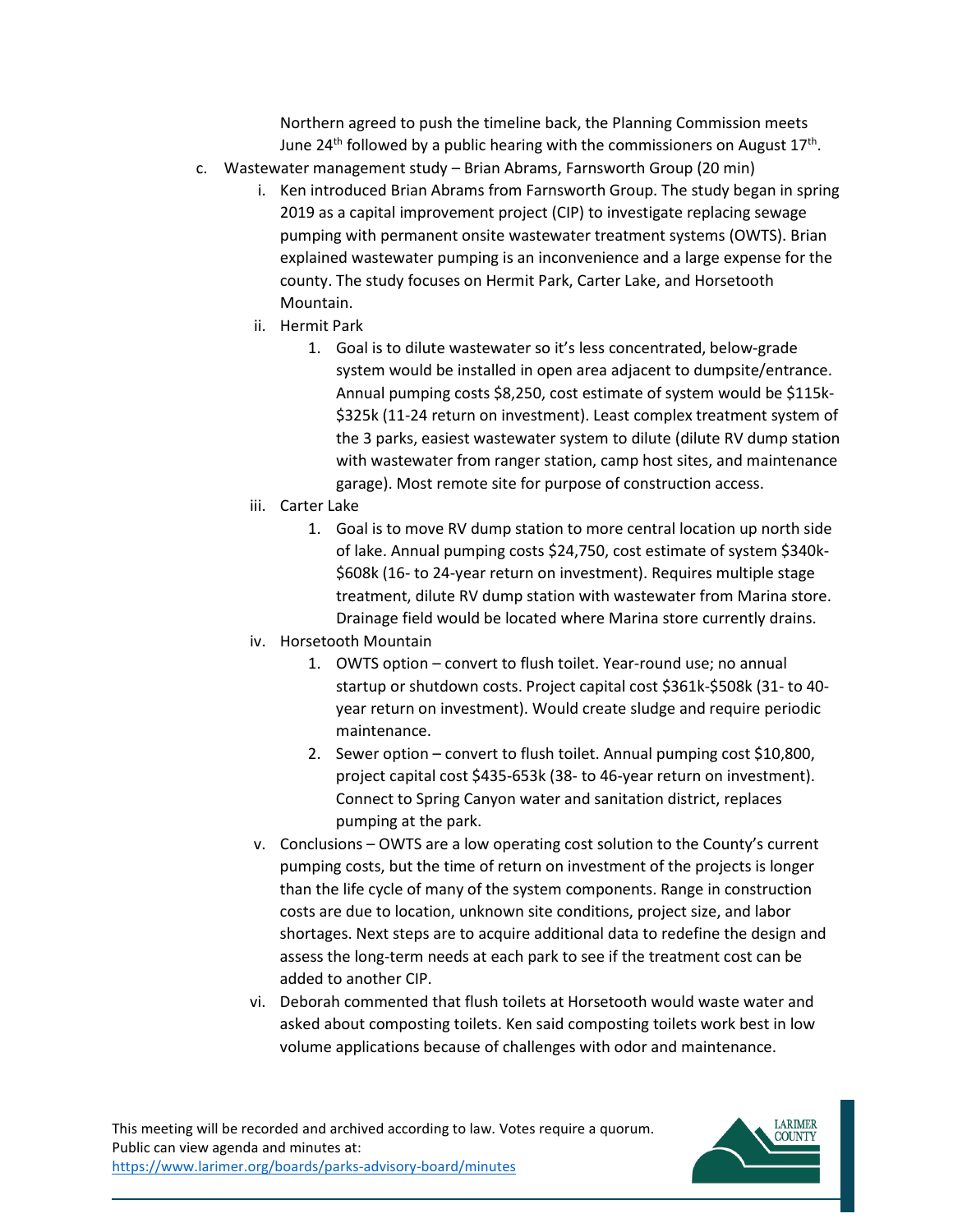- d. Habitat Restoration Policy Daylan
	- i. Daylan explained this policy is meant to define the "why" and "when" of habitat restoration in accordance with the Help Preserve Open Space sales tax funds. It also defines what constitutes habitat restoration and is eligible for use of these funds. Specifically, the policy outlines that habitat restoration projects must be fiscally responsible, evaluated relative to desired outcomes (with a focus on improving ecological function), and designed to be self-sustaining once established. Most of our properties are in excellent condition with relatively small-scale restoration needs (examples include ripping/re-seeding two-track roads, riparian plantings, hazard tree removal, etc.). The Habitat Restoration Policy will be adopted by the BOCC because of its tie to the sales tax, likely with recommendation from OLAB.
- e. Dept. Restoration and Resource Standards Daylan
	- i. Daylan explained the standards are meant to be the "who" and "how" of restoration and are intended to establish accountability and the appropriate level of communication for DNR's existing guidelines. The purpose is to outline restoration standards for any vegetation disturbance activity on open space/park properties including construction activities from department capital projects, utility easements, natural disaster recovery, etc. They are based on best restoration practices and intended to be used by DNR employees or contractors/outside entities performing work on DNR properties.
	- ii. Deborah asked how we identify areas where restoration will occur, Daylan said DNR has a committee that makes the determination and this information is typically included in our management plans. Mike asked how a restoration project is deemed complete, Daylan said decisions are made under contractual agreement with the county and standards are developed for each project by the Land Stewardship team.
- f. Sky View group campground Dan
	- i. Dan shared design plans from AVI and said the remainder of the project is being managed by Shayna. He reminded the board that Sky View is intended for group camping with 3 pods of 5 sites reservable as 5, 10, or 15 sites. If not reserved in the group context within a 2-week period, inventory will default to individual sites (up to 45). Features will be hardened for up to 35-50 years of use. USBR and Northern submitted their design comments and AVI is making final changes based on their review. Currently waiting for ADA review of the design from USBR. Permitting is on the Planning Commission's agenda on May  $20<sup>th</sup>$ , then site planning review will begin. Production timeline is dependent on GOCO grant, DNR is asking for the full amount of \$350k.
	- ii. Deborah asked about the 12'x12' tent pads and if they've considered making them larger. Dan said he will pass the comment along. Russell asked about fire pits, Dan clarified there are 19 fire pits (1 per campsite, 3 communal, 1 in the pavilion).